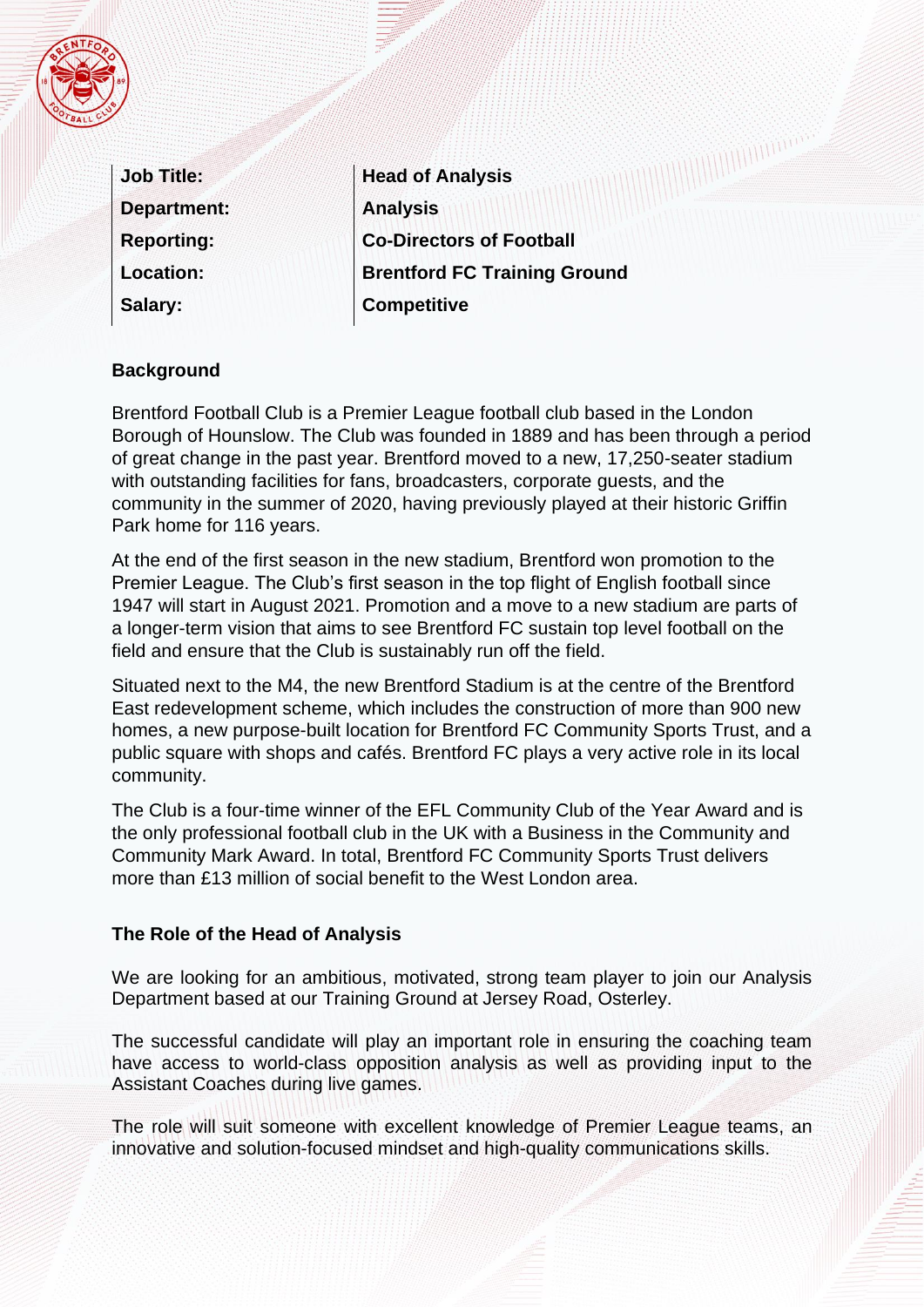

### **Main Accountabilities**

• Daily management of processes and people within the Analysis Department

- Preparation and presentation of world-class opposition analysis
- Analysis of team and individual performances through the lens of Brentford's style of play
- Communication of match analysis to players and coaches
- Deliver analysis and inputs directly to assistant coach during games
- Make the most of the data and resources that are available via our partners and related companies

## **Person Specification - Essential Personal Characteristics**

- Strong knowledge of Premier League teams
- Great communication and presentation skills
- Ability to deliver under pressure and to tight deadlines
- Strong and detailed tactical understanding of football
- Able to extract the most crucial messages from data reports
- Good understanding of IT and the analysis tech solutions in the market
- Ambitious and innovative with a passion for making improvements
- A genuine team player with an open and honest approach; prepared to go the extra mile for the team
- Strong and positive work ethic
- Ability to model exemplary behaviour to others within the Analysis Department
- Solution-focused approach to problem solving

#### **Key Internal Relationships**

- Co-Directors of Football
- First and B Team coaching staff
- Performance department
- Analysis department team members

## **General Club Accountabilities**

- To ensure compliance with all relevant Club policies, including health and safety policies and with specific reference to the data regulations (GDRP and PECR)
- To ensure compliance with all relevant legal, regulatory, ethical, and social requirements
- To build and maintain good working relationships both internally and externally, maintaining a professional image at all times when representing Brentford FC.
- To keep confidential any information gained regarding the Club and its personnel.
- To maintain a flexible approach to work at all times
- To ensure compliance with all safeguarding processes and procedures.